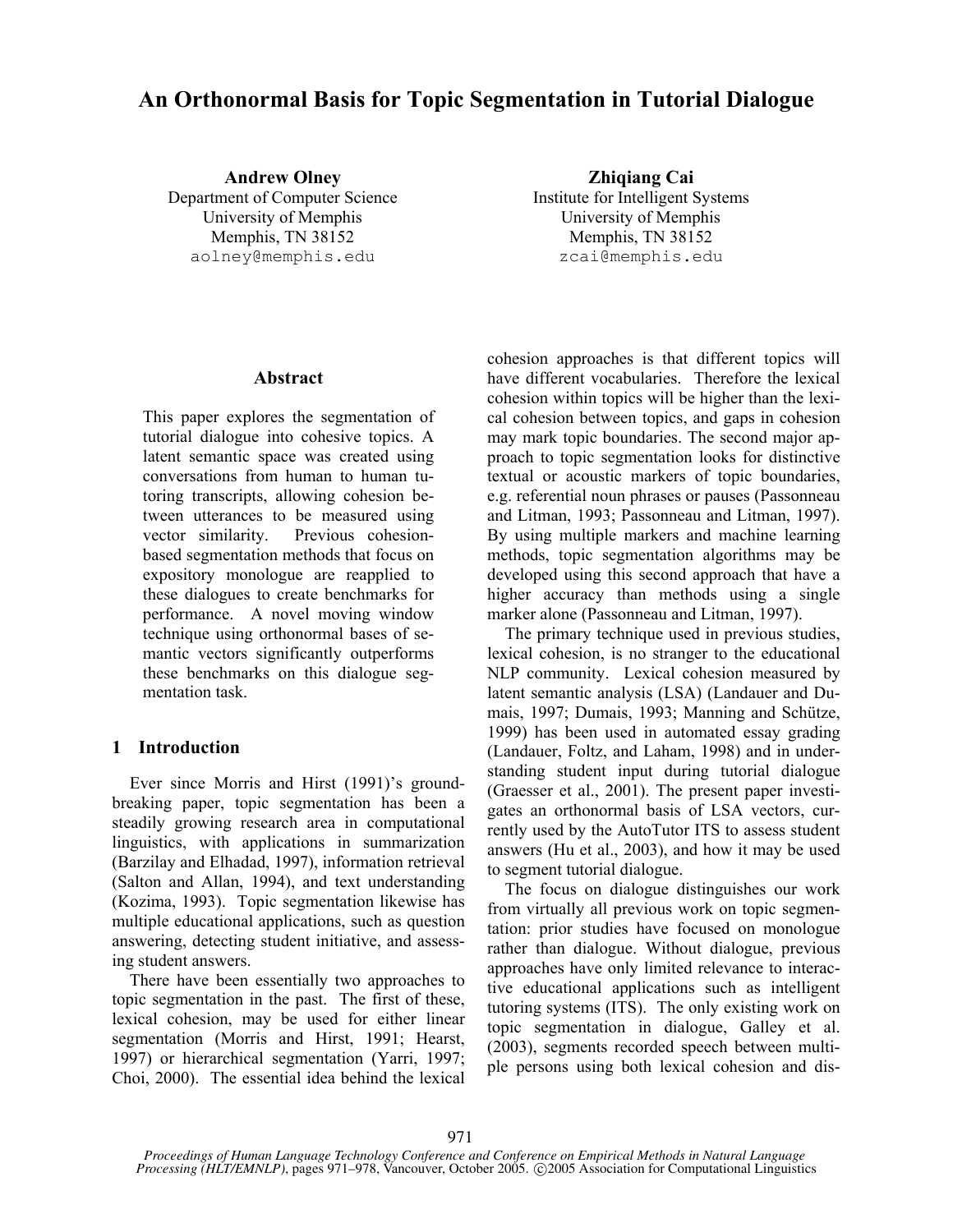tinctive textual and acoustic markers. The present work differs from Galley et al. (2003) in two respects, viz. we focus solely on textual information and we directly address the problem of tutorial dialogue.

In this study we apply the methods of Foltz et al. (1998), Hearst (1994, 1997), and a new technique utilizing an orthonormal basis to topic segmentation of tutorial dialogue. All three are vector space methods that measure lexical cohesion to determine topic shifts. Our results show that the new using an orthonormal basis significantly outperforms the other methods.

Section 2 reviews previous work, and Section 3 reviews the vector space model. Section 4 introduces an extension of the vector space model which uses an orthonormal basis. Section 5 outlines the task domain of tutorial dialogue, and Section 6 presents the results of previous and the current method on this task domain. A discussion and comparison of these results takes place in Section 7. Section 8 concludes.

# **2 Previous work**

Though the idea of using lexical cohesion to segment text has the advantages of simplicity and intuitive appeal, it lacks a unique implementation. An implementation must define how to represent units of text, compare the cohesion between units, and determine whether the results of comparison indicate a new text segment. Both Hearst (1994, 1997) and Foltz et al. (1998) use vector space methods discussed below to represent and compare units of text. The comparisons can be characterized by a moving window, where successive overlapping comparisons are advanced by one unit of text. However, Hearst (1994, 1997) and Foltz et al. (1998) differ on how text units are defined and on how to interpret the results of a comparison.

The text unit's definition in Hearst (1994, 1997) and Foltz et al. (1998) is generally task dependent, depending on what size gives the best results. For example, when measuring comprehension, Foltz et al. (1998) use the unit of the sentence, as opposed to the more standard unit of the proposition, because LSA is most correlated with comprehension at that level. However, when using LSA to segment text, Foltz et al. (1998) use the paragraph as the unit, to "smooth out" the local changes in cohesion and become more sensitive to more global changes of cohesion. Hearst likewise chooses a large unit, 6 token-sequences of 20 tokens (Hearst, 1994), but varies these parameters dependent on the characteristics of the text to be segmented, e.g. paragraph size.

Under a vector space model, comparisons are performed by calculating the cosine of vectors representing text. As stated previously, these comparisons reflect the cohesion between units of text. In order to use these comparisons to segment text, however, one must have a criterion in place. Foltz et al. (1998), noting mean cosines of .16 for boundaries and .43 for non-boundaries, choose a threshold criterion of .15, which is two standard deviations below the boundary mean of .43. Using LSA and this criterion, Foltz et al. (1998) detected chapter boundaries with an F-measure of .33 (see Manning and Schütze (1999) for a definition of Fmeasure). Hearst (1994, 1997) in contrast uses a relative comparison of cohesion, by recasting vector comparisons as depth scores. A depth score is computed as the difference between a given vector comparison and its surrounding peaks, i.e. the local maxima of vector comparisons on either side of the given vector comparison. The greater the difference between a given comparison and its surrounding peaks, the higher the depth score. Once all the depth scores are calculated for a text, those that are higher than one standard deviation below the mean are taken as topic boundaries. Using a vector space method without singular value decomposition, Hearst (1997) reports an F-measure of .70 when detecting topic shifts between paragraphs. Thus previous work suggests that the Hearst (1997) method is superior to that of Foltz et al. (1998), having roughly twice the accuracy indicated by F-measure. Although these two results used different data sets and are therefore not directly comparable, one would predict based on this limited evidence that the Hearst algorithm would outperform the Foltz algorithm on other topic segmentation tasks.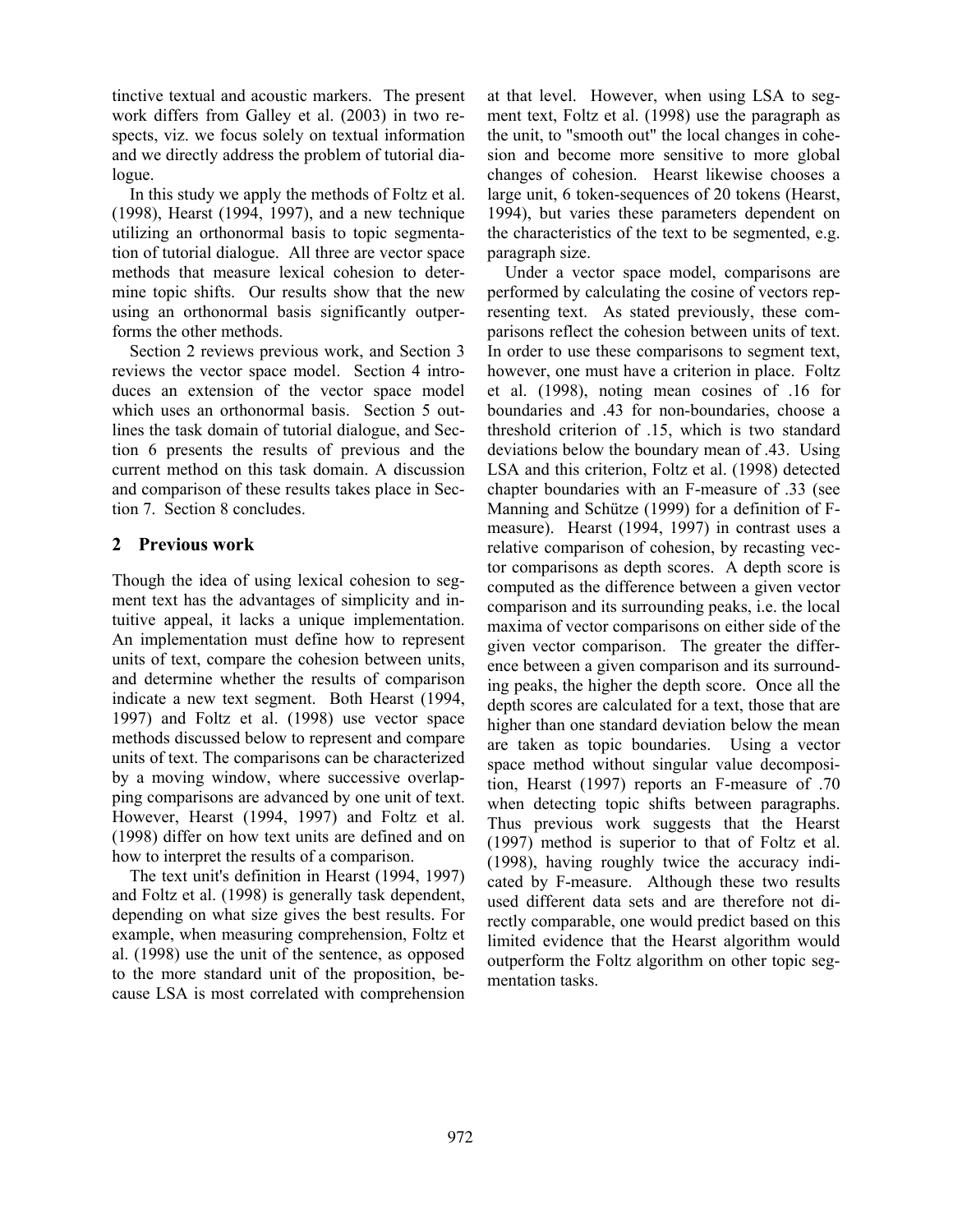#### **3 The vector space model**

The vector space model is a statistical technique that represents the similarity between collections of words as a cosine between vectors (Manning and Schütze, 1999). The process begins by collecting text into a corpus. A matrix is created from the corpus, having one row for each unique word in the corpus and one column for each document or paragraph. The cells of the matrix consist of a simple count of the number of times word *i* appeared in document *j*. Since many words do not appear in any given document, the matrix is often sparse. Weightings are applied to the cells that take into account the frequency of word *i* in document *j* and the frequency of word *i* across all documents, such that distinctive words that appear infrequently are given the most weight. Two collections of words of arbitrary size are compared by creating two vectors. Each word is associated with a row vector in the matrix, and the vector of a collection is simply the sum of all the row vectors of words in that collection. Vectors are compared geometrically by the cosine of the angle between them.

LSA (Landauer and Dumais, 1997; Dumais 1993) is an extension of the vector space model that uses singular value decomposition (SVD). SVD is a technique that creates an approximation of the original word by document matrix. After SVD, the original matrix is equal to the product of three matrices, word by singular value, singular value by singular value, and singular value by document. The size of each singular value corresponds to the amount of variance captured by a particular dimension of the matrix. Because the singular values are ordered in decreasing size, it is possible to remove the smaller dimensions and still account for most of the variance. The approximation to the original matrix is optimal, in the least squares sense, for any number of dimensions one would choose. In addition, the removal of smaller dimensions introduces linear dependencies between words that are distinct only in dimensions that account for the least variance. Consequently, two words that were distant in the original space can be near in the compressed space, causing the inductive machine learning and knowledge acquisition effects reported in the literature (Landauer and Dumais, 1997).



Figure 1. Projecting a new utterance to the basis

#### **4 An orthonormal basis**

Cohesion can be measured by comparing the cosines of two successive sentences or paragraphs (Foltz, Kintsch, and Landauer, 1998). However, cohesion is a crude measure: repetitions of a single sentence will be highly cohesive (cosine of 1) even though no new information is introduced. A variation of the LSA algorithm using orthonormalized vectors provides two new measures, "informativity" and "relevance", which can detect how much new information is added and how relevant it is in a context (Hu et al., 2003). The essential idea is to represent context by an orthonormalized basis of vectors, one vector for each utterance. The basis is a subspace of the higher dimensional LSA space, in the same way as a plane or line is a subspace of 3D space. The basis is created by projecting each utterance vector onto the basis of previous utterance vectors using a method known as the Gram-Schmidt process (Anton, 2000). Each projected utterance vector has two components, a component parallel to the basis and a component perpendicular to the basis. These two components represent "informativity" and "relevance", respectively. Let us first consider "relevance". Since each vector in the basis is orthogonal, the basis represents all linear combinations of what has been previously said. Therefore the component of a new utterance vector that is parallel to the basis is already represented by a linear combination of the existing vectors. "Informativity" follows similarly: it is the perpendicular component of a new utterance vector that can not be represented by the existing basis vectors. For example, in Figure 1, a new utterance creates a new vector that can be projected to the basis, forming a triangle. The leg of the triangle that lies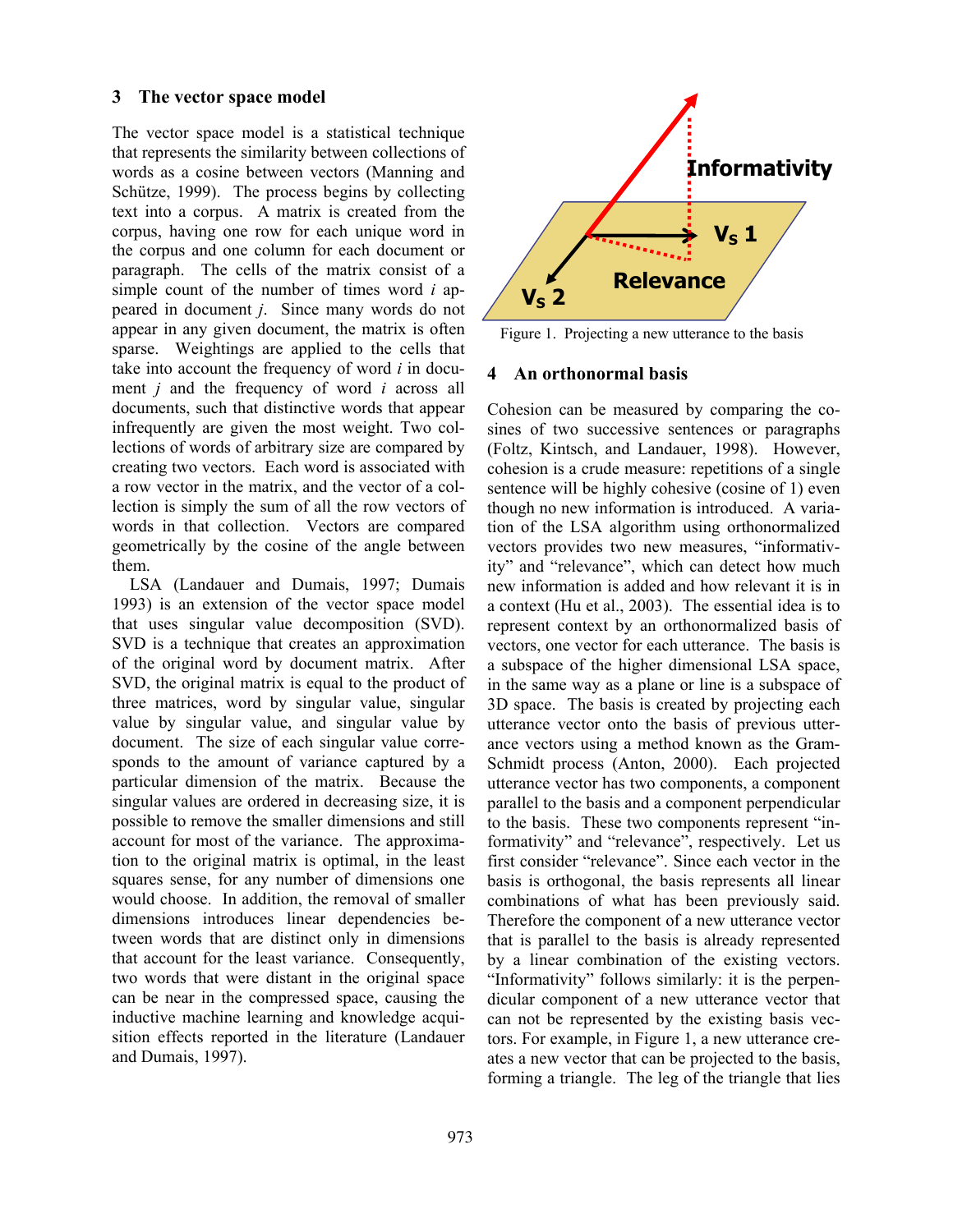along the basis indicates the "relevance" of the recent utterance to the basis; the perpendicular leg indicates new information. Accordingly, a repeated utterance would have complete "relevance" but zero new information.

# **5 Procedure**

The task domain is a subset of conversations from human-human computer mediated tutoring sessions on Newton's Three Laws of Motion, in which tutor and tutee engaged in a chat room-style conversation. The benefits of this task domain are twofold. Firstly, the conversations are already transcribed. Additionally, tutors were instructed to introduce problems using a fixed set of scripted problem statements. Therefore each topic shift corresponds to a distinct problem introduced by the tutor. Clearly this problem would be trivial for a cue phrase based approach, which could learn the finite set of problem introductions. However, the current lexical approach does not have this luxury: words in the problem statements recur throughout the following dialogue.

Human to human computer mediated physics tutoring transcripts first were removed of all markup, translated to lower case, and each utterance was broken into a separate paragraph. An LSA space was made with these paragraphs alone, approximately one megabyte of text. The conversations were then randomly assigned to training (21 conversations) and testing (22 conversations). The average number of utterances per topic, 16 utterances, and the average number of words per utterance, 32 words, were calculated to determine the parameters of the segmentation methods. For example, a moving window size greater than 16 utterances implies that, in the majority of occurrences, the moving window straddles three topics as opposed to the desired two.

To replicate Foltz et al. (1998), software was written in Java that created a moving window of varying sizes on the input text, and the software retrieved the LSA vector and calculated the cosine of each window. Hearst (1994, 1997) was replicated using the JTextTile (Choi, 1999) Java software. A variant of Hearst (1994, 1997) was created by using LSA instead of the standard vector space method. The orthonormal basis method also used a moving window; however, in contrast to the previous methods, the window is not treated just as a large block of text. Instead, the window consists of two orthonormal bases, one on either side of an utterance. That is, a region of utterances above the test utterance is projected, utterance by utterance, into an orthonormal basis, and likewise a region of utterances below the test utterance is projected into another orthonormal basis. Then the test utterance is projected into each orthonormal basis, yielding measures of "relevance" and "informativity" with respect to each. Next the elements that make up each orthonormal basis are aggregated into a block, and a cosine is calculated between the test utterance and the blocks on either side, producing a total of six measures.

Each tutoring session consists of the same 10 problems, discussed between one of a set of 4 tutors and one of 18 subjects. The redundancy provides a variety of speaking and interaction styles on the same topic.

Tutor: A clown is riding a unicycle in a straight line. She accidentally drops an egg beside her as she continues to move with constant velocity. Where will the egg land relative to the point where the unicycle touches the ground? Explain. Student: The egg should land right next to the unicycle. The egg has a constant horizontal velocity. The vertical velocity changes and decreases as gravity pulls the egg downward at a rate of 9.8m/s^2. The egg should therefore land right next to the unicycle. Tutor: Good! There is only one thing I would like to know. What can you say about the horizontal velocity of the egg compared to the horizontal velocity of the clown? Student: Aren't they the same?

All of the 10 problems are designed to require application of Newton's Laws to be solved, and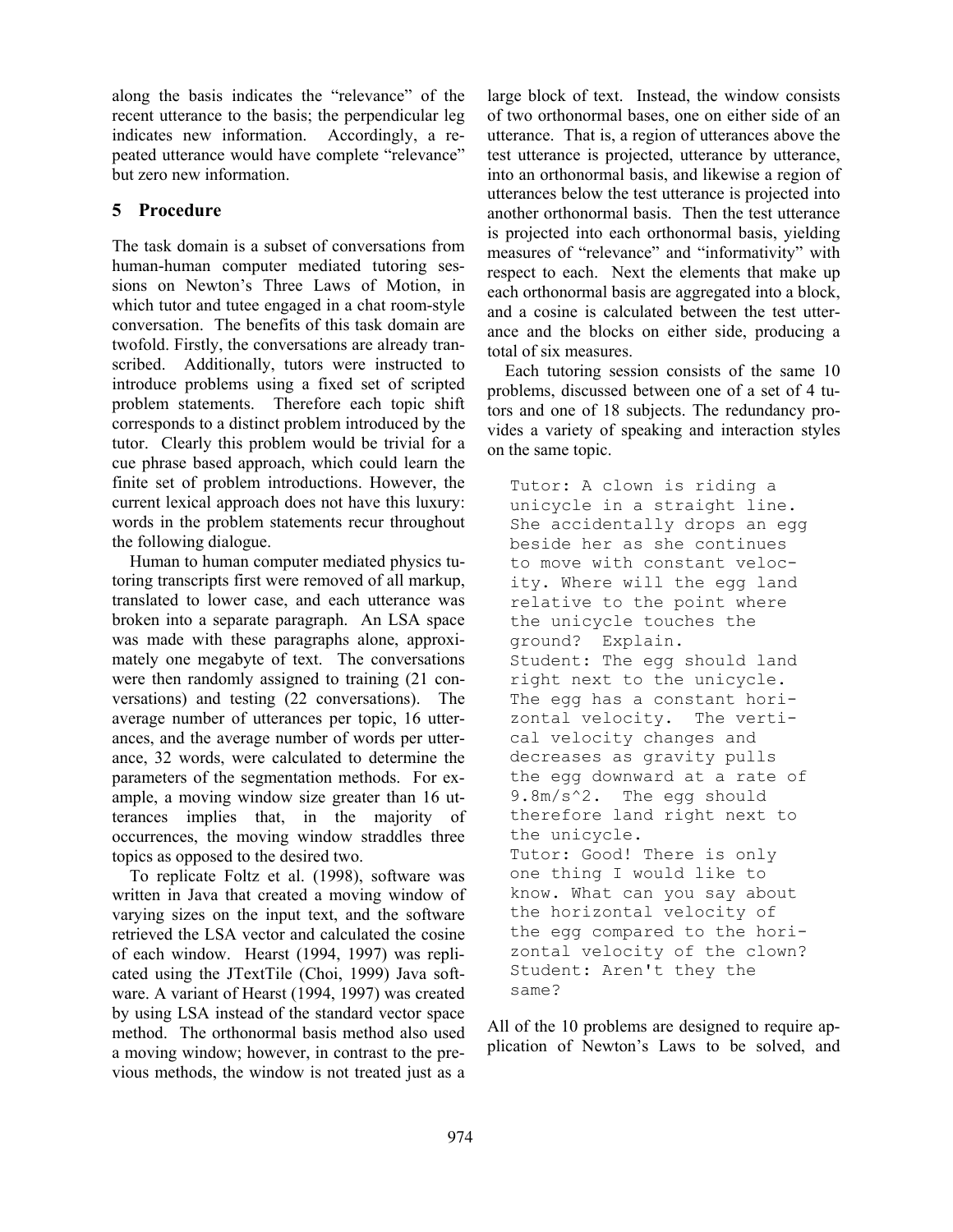therefore conversations share many terms such as force, velocity, acceleration, gravity, etc.

#### **6 Results**

For each method, the development set was first used to establish the parameters such as text unit size and classification criterion. The methods, tuned to these parameters, were then applied to the testing data.

#### **6.1 Foltz et al. (1998)**

In order to replicate Foltz et al.'s results, a text unit size and window size needed to be chosen. The utterance was chosen as the text unit size, which included single word utterances, full sentences, and multi-sentence utterances. To determine the most appropriate window size, results from all sizes between 1 and 16 (the average number of utterances between topic shifts) were gathered. The greatest difference between the means for utterances that introduce a topic shift versus non-shift utterances occurs when the window contains four utterances. The standard deviation is uniformly low for windows containing more than two utterances and therefore can be disregarded in choosing a window size.

The optimal cosine threshold for classification was found using logistic regression (Garson, 2003) which establishes a relationship between the cosine threshold and the log odds of classification. The optimal cutoff was found to be shift odds  $= .17$ with associated F-measure of .49. The logistic equation of best fit is:

 $ln(shift odds) = 1.887 + (-13.345 \cdot cosine)$ 

F-measure of .49 is 48% higher than the Fmeasure reported by Foltz et al. (1998) for segmenting monologue. On the testing corpus the Fmeasure is .52, which demonstrates good generalization for the logistic equation given. Compared the F-measure of .33 reported by Foltz et al. (1998), the current result is 58% higher.

# **6.2 Hearst (1994, 1997)**

The JTextTile software was used to implement Hearst (1994) on dialogue. As with Foltz et al. (1998), a text unit and window size had to be determined for dialogue. Hearst (1994) recommends using the average paragraph size as the window size. Using the development corpus's average topic length of 16 utterances as a reference point, F-measures were calculated for the combinations of window size and text unit size in Table 1.

The optimal combination of parameters (Fmeasure  $=$  .17) is a unit size of 16 words and a window size of 16 units. This combination matches Hearst (1994)'s heuristic of choosing the window size to be the average paragraph length.

|              |    |              | Window<br>size |      |                |      |
|--------------|----|--------------|----------------|------|----------------|------|
|              |    | $\mathbf{2}$ |                | 8    | 16             | 32   |
| Unit<br>size | 8  | .134         | .129           |      | .130 .146 .144 |      |
|              | 16 | $.142$       | .133           |      | .130 .171 .140 |      |
|              | 32 | .138         | .132           | .130 | .151           | .143 |

Table 1. Unit vs. window size for Hearst method

On the test set, this combination of parameters yielded an F-measure of .14 as opposed to the Fmeasure for monologue reported by Hearst (1997), .70. For dialogue, the algorithm is 20% as effective as it is for monologue. It is unclear, however, exactly what part of the algorithm contributes to this poor performance. The two most obvious possibilities are the segmentation criterion, i.e. depth scores, or the standard vector space method.

To further explore these possibilities, the Hearst method was augmented with LSA. Again, the unit size and window size had to be calculated. As with Foltz, the unit size was taken to be the utterance. The window size was determined by computing F-measures on the development corpus for all sizes between 1 and 16. The optimal window size is 9, F-measure  $= .22$ . Given the smaller number of test cases, 22, this F-measure of .22 is not significantly different from .17. However, the Foltz method is significantly higher than both of these,  $p < 0.10$ .

# **6.3 Orthonormal basis**

The text unit used in the orthonormal basis is the single utterance. The optimal window size, i.e. the orthonormal basis size, was determined by creating a logistic regression to calculate the maximum Fmeasure for several orthonormal basis sizes. The findings of this procedure are listed in Table 2.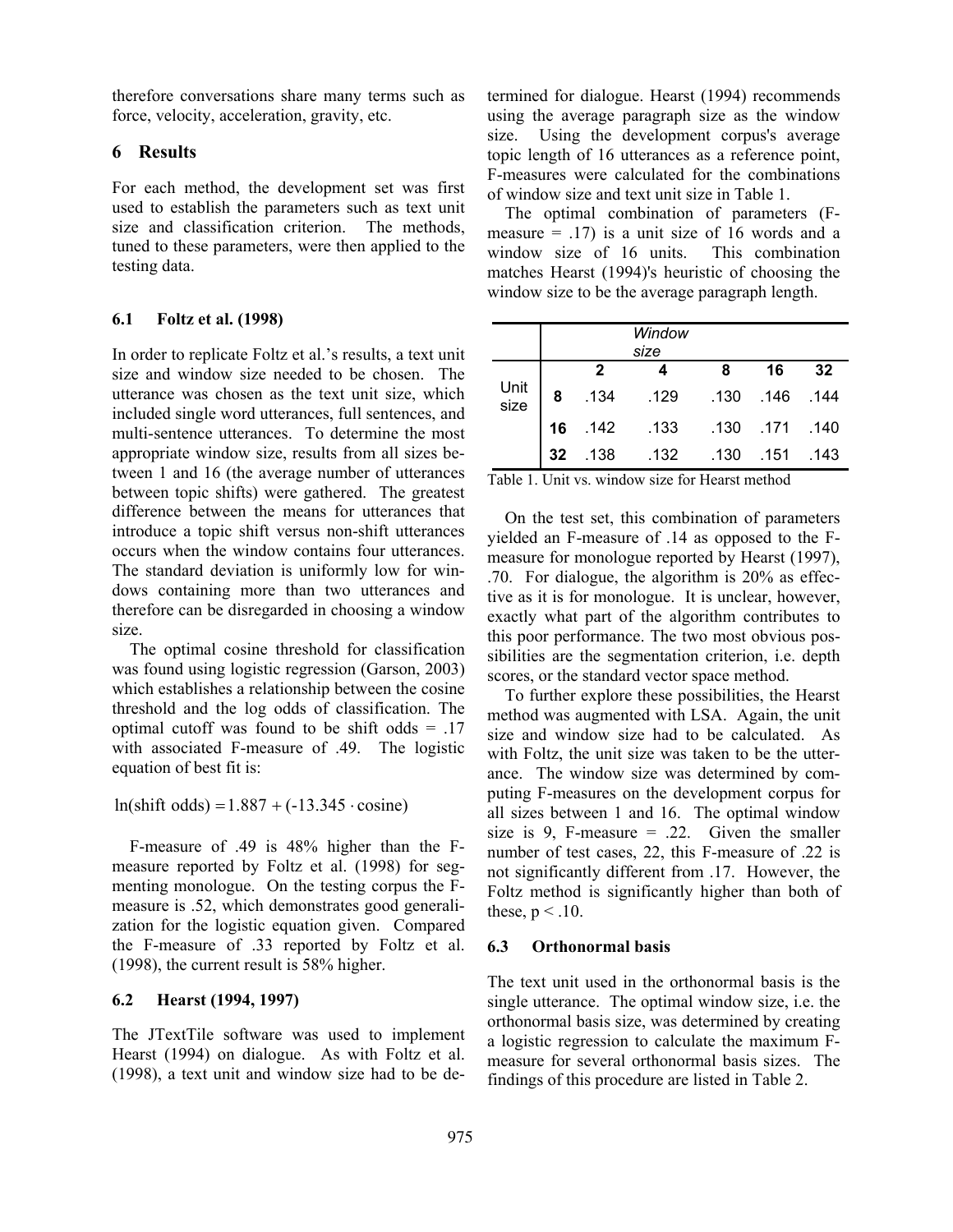|                                      | 1345 | n bi | - 8 | - 10     |  |
|--------------------------------------|------|------|-----|----------|--|
| 73. 72. 73. 73. 63. 63. 63. F   .59. |      |      |     |          |  |
|                                      |      |      |     | $\cdots$ |  |

Table 2. F-measure for orthonormal basis sizes

F-measure monotonically increases until the orthonormal basis holds six elements and holds relatively steady for larger orthonormal basis sizes. Since F-measure does not increase much over .72 for greater orthonormal basis sizes, 6 was chosen as the most computationally efficient size for the strength of the effect. The logistic equation of best fit is:

 $+(2.771 \cdot \text{informativity}_{2})$  $+$  (-2.698 · relevance  $_2$ )  $(-23.567 \cdot$  informativity<sub>1</sub>)  $(-30.843 \cdot$ relevance,)  $+(16.703 \cdot \text{cosine}_2)$ 20.027 ln(shift odds) 1 1  $+ (-23.567 \cdot$  $=$  +(-30.843 · relevance<sub>1</sub>)

Where the index of 1 indicates a measure on the window preceding the utterance, and an index of 2 indicates a measure on the window following the utterance. In the regression, the cosine between the utterance and the preceding window was not significant,  $p = .86$ . This finding reflects the intuition that the cosine to the following window varies according to whether the following window is on a new topic, whereas the cosine to the preceding window is always high. Additionally, measures of "relevance" and "informativity" correspond to vector length; all other measures did not contribute significantly to the model and so were not included.

The sign of the metrics illuminates their role in the model. The negative sign on the coefficients for relevance<sub>1</sub>, informativity<sub>1</sub>, and relevance<sub>2</sub> indicates that they are inversely correlated with an utterance signaling the start of a new topic. The only surprising feature is that informativity $<sub>1</sub>$  is nega-</sub> tively correlated instead of positively correlated: one would expect a topic shift to introduce new information. There is possibly some edge effect here, since the last move of a topic is often a summarizing move that shares many of the physics terms present in the introduction of a new topic. On the other hand, the positive sign on cosine, and

informativity, indicates that the start of a new topic should have elements in common with the following material and add new information to that material, as an overview would. Beyond the sign, the exponentials of these values indicate how the two basis metrics are weighted. For example, when informativity<sub>2</sub> is raised by one unit, a topic shift is 16 times more likely.

On the testing corpus the F-measure of the orthonormal basis method is .67, which is significantly different from the performance of all three methods mentioned above,  $p < .05$ . Table 3 compares this result with the previous results in the current study for segmenting dialogue.

| Method Hearst                             | Hearst +<br>I SA | Foltz | Orth.<br>basis |
|-------------------------------------------|------------------|-------|----------------|
|                                           |                  | 52    |                |
| $\mathbf{m}$ 11 $\mathbf{a}$ $\mathbf{a}$ | 0.11.1           |       |                |

Table 3. Comparison of dialogue segmentation methods

# **7 Discussion**

The relative ranking of these results is not altogether surprising given the relationships between inferencing and LSA and between inferencing and dialogue. Foltz et al. (1998) found that LSA makes simple bridging inferences in addition to detecting lexical cohesion. These bridging inferences are a kind of collocational cohesion (Halliday and Hassan, 1976) whereby words that cooccur in similar contexts become highly related in the LSA space. Therefore in applications where this kind of inferencing is required, one might expect an LSA based method to excel.

Similarly to van Dijk and Kintsch's model of comprehension (van Dijk and Kintsch, 1983), dialogue can require inferences to maintain coherence. According to Grice's Co-operative Principle, utterances lacking semantic coherence flout the Maxim of Relevance and license an inference (Grice, 1975):

```
S1: Let's go dancing. 
S2: I have an exam tomorrow.
```
The "inference" in the sense of Foltz, Kintsch, and Landauer (1998) would be represented by a high cosine between these utterances, even though they don't share any of the same words. Dialogue generally tends to be less lexically cohesive and require more inferencing than expository mono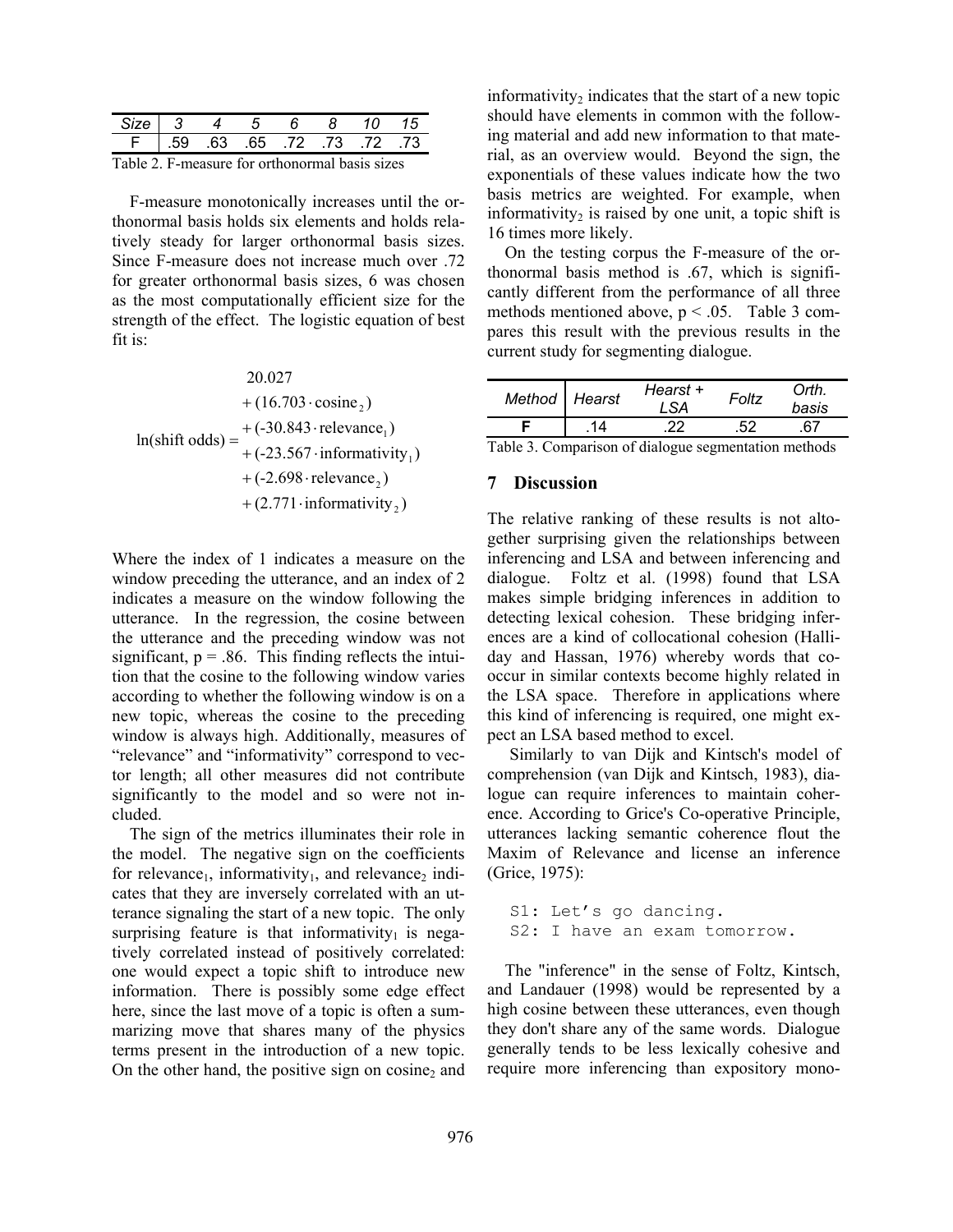logue, so one might predict that LSA would excel in dialogue applications.

However, LSA has a weakness: the cosine measure between two vectors does not change monotonically as new word vectors are added to either of the two vectors. Accordingly, the addition of a word vector can cause the cosine between two text units to dramatically increase or decrease. Therefore the distinctive properties of individual words can be lost with the addition of more words to a text unit. This problem can be addressed by using an orthonormal basis (Hu et al., 2003). By using a basis, each utterance is kept independent, so "inferencing" can extend over both the entire set of utterances and the linear combination of any of its subsets. Accordingly, when "inferencing" over the entire text unit is required, one would expect a basis method using LSA vectors to outperform a standard LSA method. This expectation has been put to the test recently by Olney & Cai (2005), who find that an orthonormal basis can significantly predict entailment on test data supplied by the PASCAL Textual Entailment Challenge (PASCAL, 2004).

Beyond relative performance rankings, more support for the above reasoning can be found in the difference between Hearst and Hearst + LSA. Recall that in monologue, Hearst (1997) reports a much larger F-measure than Foltz et al. (1998), .70 vs. .33, albeit on different data sets. In the present dialogue corpus, these roles are reversed, .14 vs. .52. Possible reasons for this reversal are the segmentation criterion, the vector space method, or the fact that Foltz has been trained on similar data via regression and Hearst has not. However, comparing the Hearst algorithm with the Hearst + LSA algorithm indicates that a 57% improvement stems from the addition of LSA, keeping all other factors constant. While this result is not statistically significant, the direction of the result supports the use of an "inferencing" vector space method for segmenting dialogue.

Unfortunately, the large difference in F-measure between the Foltz algorithm and the Hearst + LSA algorithm is more difficult to explain. These two methods differ by their segmentation criterion and by their training (Foltz is a regression model and Hearst is not). It may be that Hearst (1994, 1997)'s segmentation criterion, i.e. depth scores, do not translate well to dialogue. Perhaps the assignment of segment boundaries based on the relative difference between a candidate score and its surrounding peaks is highly sensitive to cohesion gaps created by conversational implicatures. On the other hand the differences between these two methods may be entirely attributable to the amount of training they received. One way to separate the contributions of the segmentation criterion and training would be to create a logistic model using the Hearst + LSA method and to compare this to Foltz.

The increased effectiveness of the orthonormal basis method over the Foltz algorithm can also be explained in terms of "inferencing". Since "inferencing" is overwhelmed by lexical cohesion (Foltz et al., 1998), the increase in window size for the Foltz algorithm deteriorates performance for a window size greater than 4. In contrast, the orthonormal basis method becomes most effective as the orthonormal basis size increases past 4. This dichotomy illustrates that the Foltz algorithm is not complementary to an "inferencing" approach in general. Use of an orthonormal basis, on the other hand, increases sensitivity to collocational cohesion without sacrificing lexical cohesion.

# **8 Conclusion**

This study explored the segmentation of tutorial dialogue using techniques that have previously been applied to expository monologue and using a new orthonormal basis technique. The techniques previously applied to monologue reversed their roles of effectiveness when applied to dialogue. This role reversal suggests the predominance of collocational cohesion, requiring "inferencing", present in this tutorial dialogue. The orthonormal basis method, which we suggest has an increased capacity for "inferencing", outperformed both of the techniques previously applied to monologue, and demonstrates that segmentation of these tutorial dialogues most benefits from a method sensitive to lexical and collocational cohesion over large text units.

# **Acknowledgements**

This research was supported by the National Science Foundation (SBR 9720314, REC 0089271, REC 0106965, REC 0126265) and the DoD Multidisciplinary University Research Initiative (MURI) administered by ONR under grant N00014-00-1-0600. Any opinions, findings, and